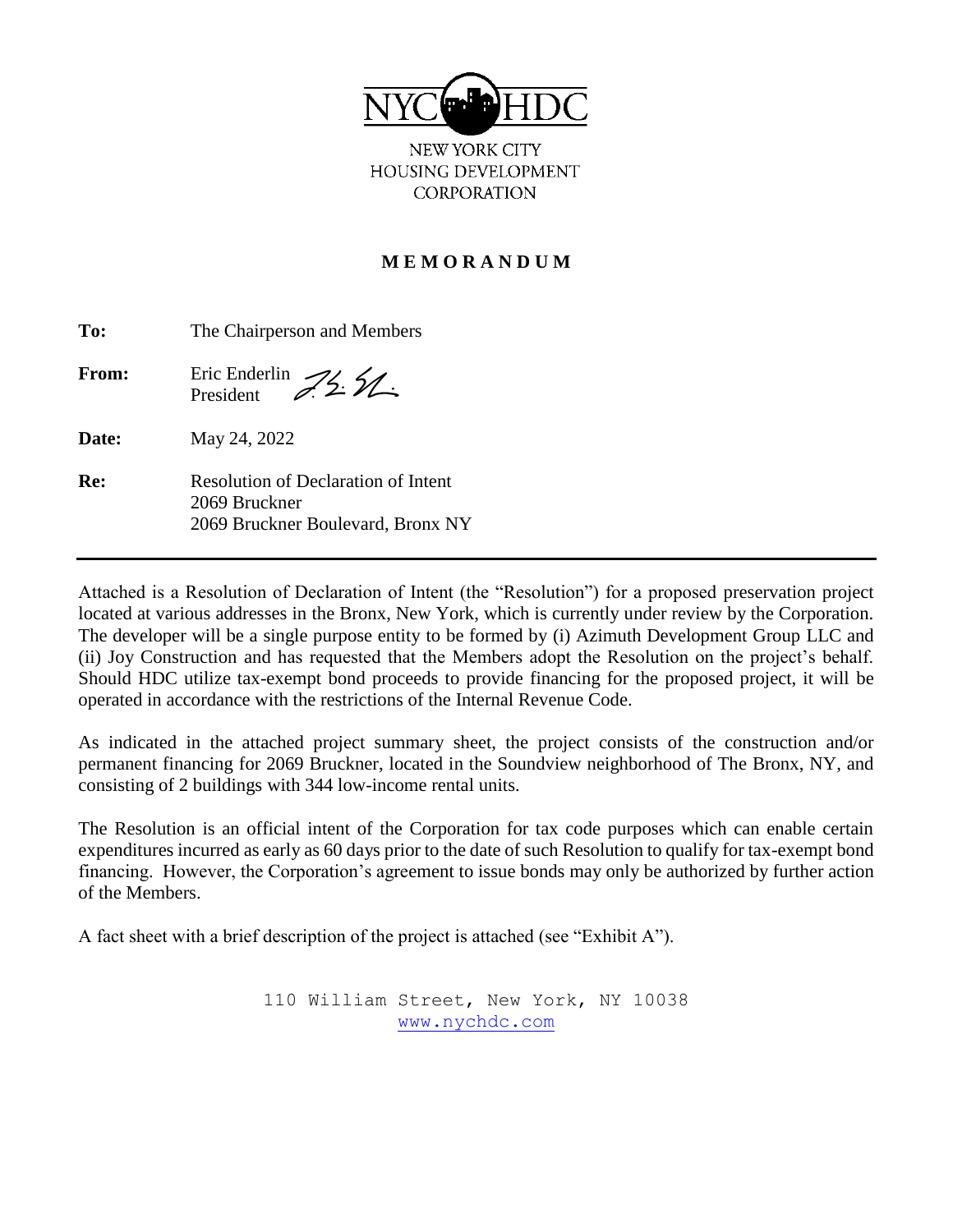#### **RESOLUTION OF DECLARATION OF INTENT OF THE NEW YORK CITY**

#### **HOUSING DEVELOPMENT CORPORATION**

**WHEREAS,** Article 12 of the Private Housing Finance law, constituting the New York City Housing Development Corporation Act (the "Act"), authorizes the New York City Housing Development Corporation (the "Corporation") to encourage the investment of private capital and provide dwelling accommodations for occupancy by persons and families for whom the ordinary operations of private enterprise cannot provide an adequate supply of safe, sanitary and affordable housing accommodations, or located in an area certified or designated as blighted; and

 **WHEREAS,** the Corporation may be requested to provide all or part of the construction and/or permanent financing of a residential development known as 2069 Bruckner located in the Soundview neighborhood of The Bronx, NY (the "Project") as more fully described in Exhibit A. A portion of the Project is expected to provide dwelling accommodations for occupancy by persons and families for whom the ordinary operations of private enterprise cannot provide an adequate supply of safe, sanitary and affordable housing accommodations and/or provide housing accommodations in an area certified or designated as blighted; and

**WHEREAS,** the Corporation is desirous of assisting in the financing of such Project, to the extent permitted by law, if such assistance will either increase or assure the availability of dwelling accommodations for occupancy by persons and families for whom the ordinary operations of private enterprise cannot provide an adequate supply of safe, sanitary and affordable housing accommodations and/or provide housing accommodations in an area certified or designated as blighted.

**NOW THEREFORE,** the Corporation does hereby resolve as follows:

1. The Corporation may provide financing for the Project and pursuant to that intention the staff of the Corporation is authorized to develop a program for financing of the Project to the extent permitted by law, and for such purpose may consult with the proposed mortgagor entity of the Project, and such others as may be deemed appropriate, subject in all events to the final approval of the terms of any financing by the Members of the Corporation.

2. The Corporation expects to finance the Project by the issuance of its obligations in an aggregate principal amount presently anticipated not to exceed \$110,544,000 all or a portion of which would be issued on a tax-exempt basis.

3. This resolution shall constitute official intent of the Corporation with respect to such Project for purpose of the Internal Revenue Code and otherwise.

This resolution shall be effective immediately.